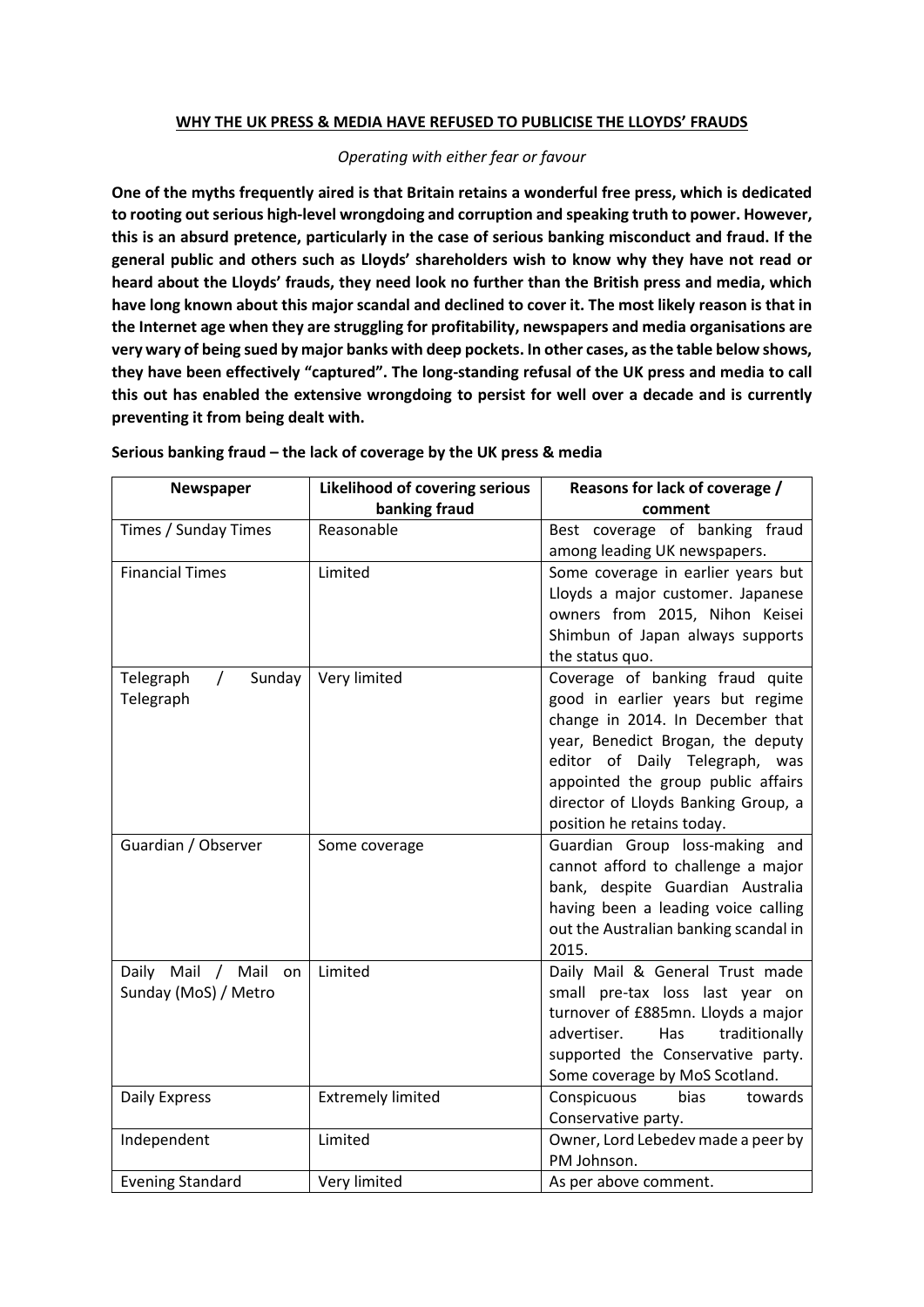| <b>TV channel</b> | Likelihood of covering serious   | Reasons for lack of coverage /       |
|-------------------|----------------------------------|--------------------------------------|
|                   | banking fraud                    | comment                              |
| <b>BBC</b>        | Some coverage but this is        | Government power over licence fee    |
|                   | restricted<br>its<br>legal<br>bv | represents significant effective     |
|                   | department                       | control over the broadcaster.        |
| <b>ITV</b>        | <b>Extremely limited</b>         | Lloyds a major advertiser.           |
| Channel Four      | Some                             | Reasonable coverage in earlier years |
|                   |                                  | but Lloyds a significant advertiser. |
| Sky               | <b>Extremely limited</b>         | Lloyds a major advertiser.           |

# **Overwhelming bias of press & media towards the major banks**

The editors and investigative journalists of the leading titles know what has taken place but are aware that any attempt to publicise this major national scandal would be rejected out of hand by their proprietors and commercial departments as likely to endanger their entire business at a time when print versions are fighting for survival in the Internet age. While the press remains fearful of being sued by major UK banks, the links of some newspapers with the Government and the banks go well beyond this reservation.

The Times has been exceptional amongst leading newspapers in its detailed coverage of serious banking fraud, the deliberate failings of financial regulators especially the Financial Conduct Authority (FCA) and Financial Reporting Council (FRC), and the blatant inadequacy of the Business Banking Resolution Service (BBRS)<sup>1</sup>. As a result, Lloyds Banking Group has at certain times deluged the Times with daily advertisements, presumably to remind its management of the bank'simportance as a major advertiser and underline its tacit requirement that the newspaper should not to go too far in its coverage.

It remains critically important for those trying to keep these major frauds hidden from the public to deny those articulating them the oxygen of publicity. The present complicit state of the UK press, where more recently the loyalty of certain titles was effectively bought by the conferment of honours, provides an ideal climate to perpetuate the cover up of serious banking fraud.

# **D / DSMA notices: possible but less likely**

The UK press and media may perhaps have been subjected to D notices on this topic. In recent years, this little-known system of government direction morphed into the DSMA notice, which has an ostensibly innocent looking website<sup>2</sup> and describes itself as "a means of providing advice and guidance to the media about defence and security information, the publication of which would be damaging to national security. The system is voluntary, it has no legal authority and the final responsibility for deciding whether or not to publish rests solely with the editor or publisher concerned." However, given that newspaper coverage of serious banking fraud has declined at the same time that

 $1$  In its first full year of operations, the BBRS made financial awards for just six cases out of 626 cases originally registered with the scheme.

<sup>2</sup> <https://www.dsma.uk/>